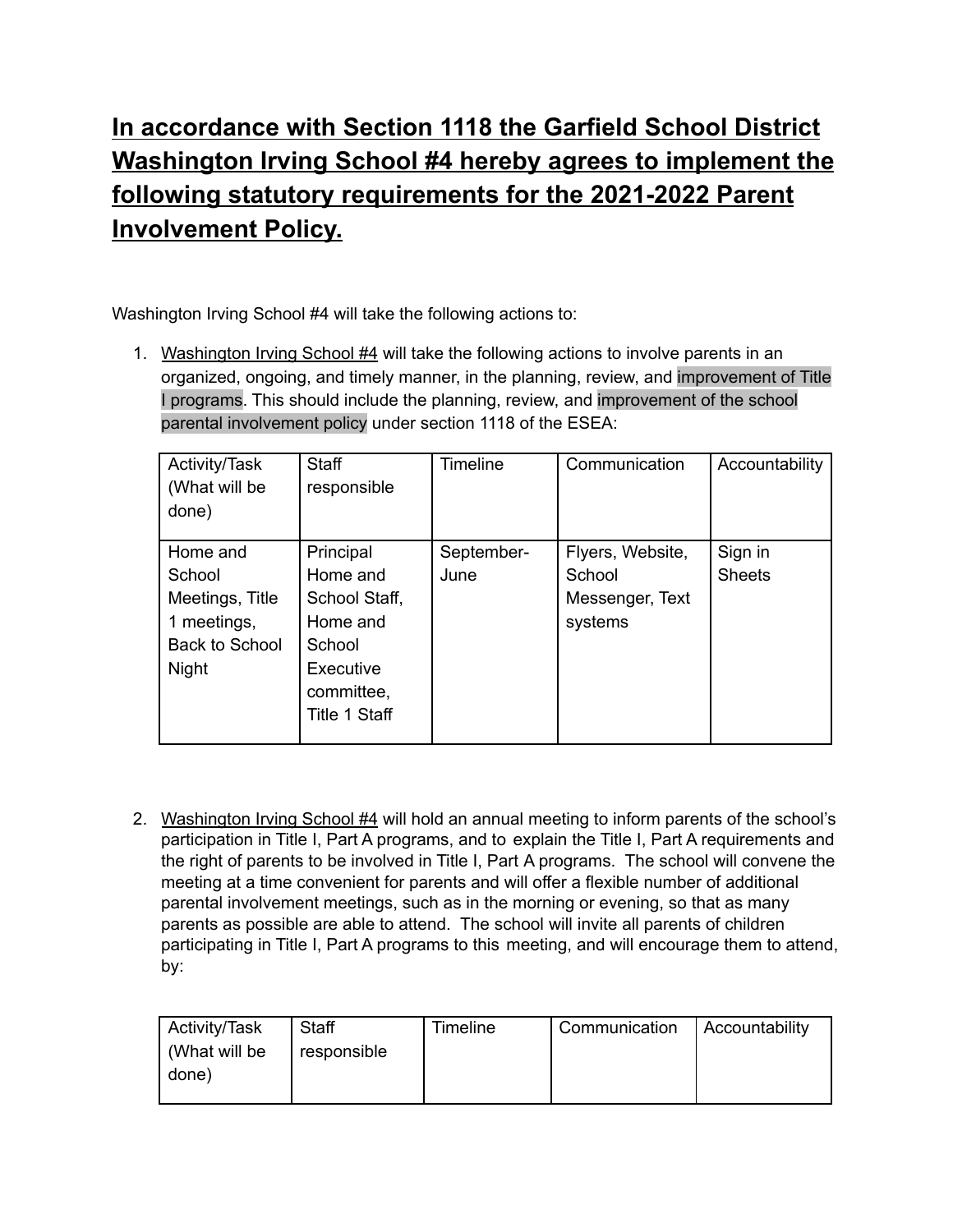| Title 1 annual | Classroom     | September- | Flyers, Website | Sign in Sheets |
|----------------|---------------|------------|-----------------|----------------|
| meeting        | staff, school | June       |                 |                |
|                | admin,        | Day and    |                 |                |
|                | community     | Evening    |                 |                |
|                | stakeholders  | meeting    |                 |                |
|                |               |            |                 |                |

3. The Washington Irving School #4 will provide parents of participating children information in a timely manner about Title I, Part A programs that includes a description and explanation of the school's curriculum, the forms of academic assessment used to measure children's progress, and the proficiency levels students are expected to meet by:

| Activity/Task                                                                                                                                                                                             | <b>Staff</b>                                                                             | Timeline                                                 | Communication   | Accountability |
|-----------------------------------------------------------------------------------------------------------------------------------------------------------------------------------------------------------|------------------------------------------------------------------------------------------|----------------------------------------------------------|-----------------|----------------|
| (What will be done)                                                                                                                                                                                       | responsible                                                                              |                                                          |                 |                |
| <b>HSA Meetings,</b><br>Back to School night,<br>Parent Teacher<br>conferences, NJSLA<br>results mailed to<br>families, GBOE website,                                                                     | Principal,<br>Teachers,<br>District tech<br>department,<br>Supervisors of<br>Curriculum, | Sept.-<br>June<br>Day and<br>Evening<br>meeting<br>times | Flyers, Website | Sign in Sheets |
| <b>Family Academic</b><br>Evening Programs,<br>District Consortium,<br>Committee Meetings,<br>Gradebook updates in<br>Parent Portal, Standards<br>based report cards, Title<br>I extended day<br>programs | <b>HSA</b><br>executive<br>committee,<br><b>School Safety</b><br>Committee               |                                                          |                 |                |

4. The Washington Irving School #4 will at the request of parents, provide opportunities for regular meetings for parents to formulate suggestions and to participate, as appropriate, in decisions about the education of their children. The school will respond to any such suggestions as soon as practicably possible by:

| Activity/Task          | <b>Staff</b> | <b>Timeline</b> | Communication    | Accountability |
|------------------------|--------------|-----------------|------------------|----------------|
| (What will be done)    | responsible  |                 |                  |                |
|                        |              |                 |                  |                |
| HSA Meetings, Surveys, | Principal,   | September-      | Flyers, Website, | Sign in        |
| Open Communication     | Executive    | June            | Communication    | <b>Sheets</b>  |
| through email system,  | Committee,   |                 | system           |                |
| Parent Portal,         | Community    |                 |                  |                |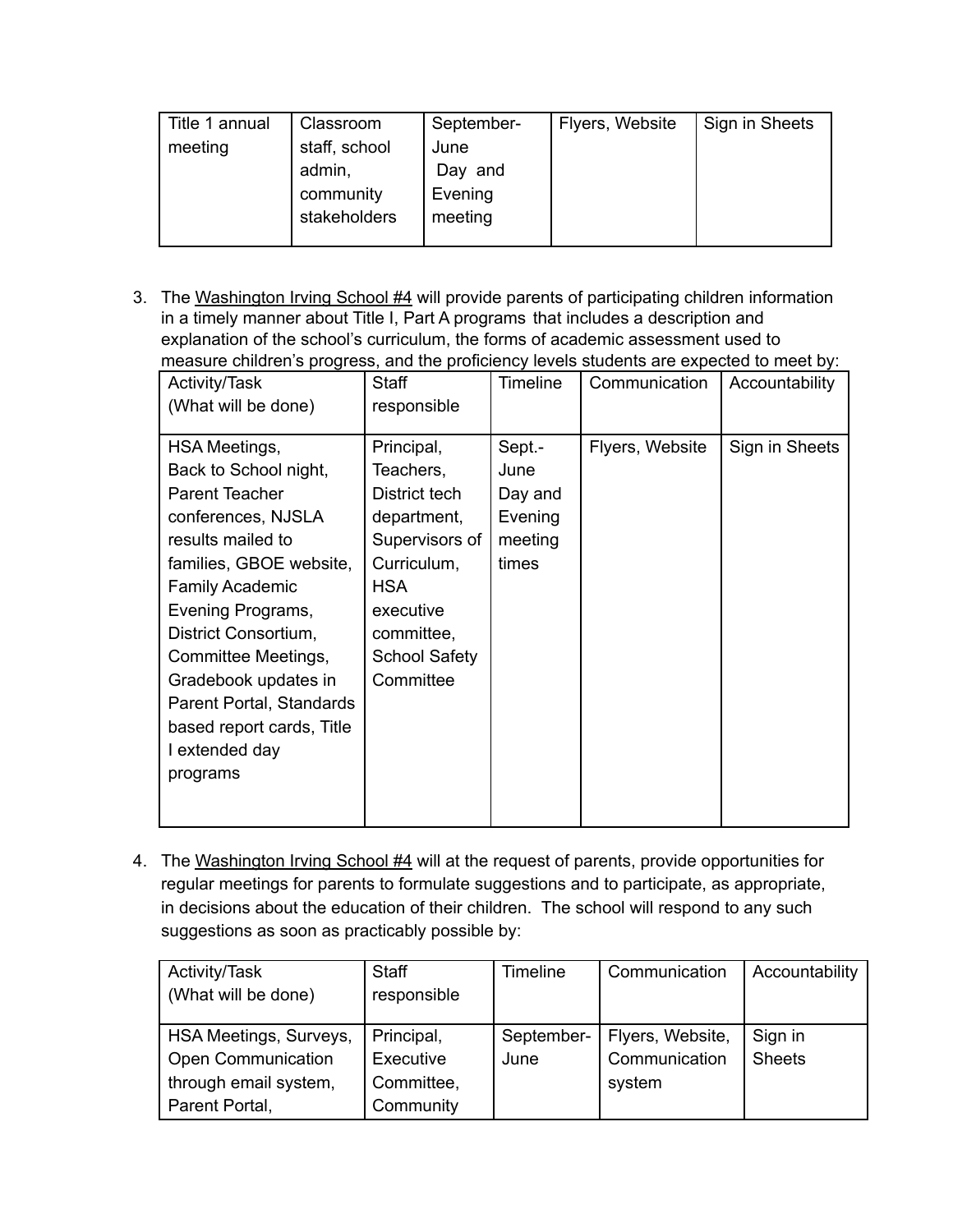| Parent/Teacher       | volunteers,   |  |  |
|----------------------|---------------|--|--|
| Conferences, At Risk | Staff, data   |  |  |
| Conferences,         | team, CST     |  |  |
| Classroom Events,    | member        |  |  |
| guest Readers, Guest | assigned to   |  |  |
| <b>Speakers</b>      | IRS, District |  |  |
|                      | Technology    |  |  |
|                      | Team          |  |  |
|                      |               |  |  |

5. Note: If the school-wide program plan under section 1114 (b)(2) is not satisfactory to the parents of participating children, the school will also submit the parents' comments on the plan that will be available to the local education agency.

## *COMPACT: SHARED RESPONSIBILITIES FOR HIGH STUDENT ACADEMIC ACHIEVEMENT 1118(d)*

This compact was jointly developed with parents and staff of Washington Irving School #4. The Parents as well as the entire school staff and students will share in the responsibility for improved student achievement.

- **Parents will support student learning by**:
- Monitoring attendance
- Making sure that homework is completed
- Monitoring amount of television children watches
- Participating, as appropriate, in decisions relating to my children's education
- Promoting positive use of children's extracurricular time
- Staying informed about children's education and communicating with the school by promptly reading all notices from the school or the school district, either received by children or by mail, and responding as appropriate
- Serving, to the extent possible, on policy advisory groups, such as school advisory or policy groups
- **● Staff will support student learning by:**
- Students will daily receive at least 80 minutes of reading instruction and at least 80 minutes of math instruction
- Hold parent-teacher conferences (at least annually): The purpose of the conference will be to review the student report card and discuss academic successes and weaknesses.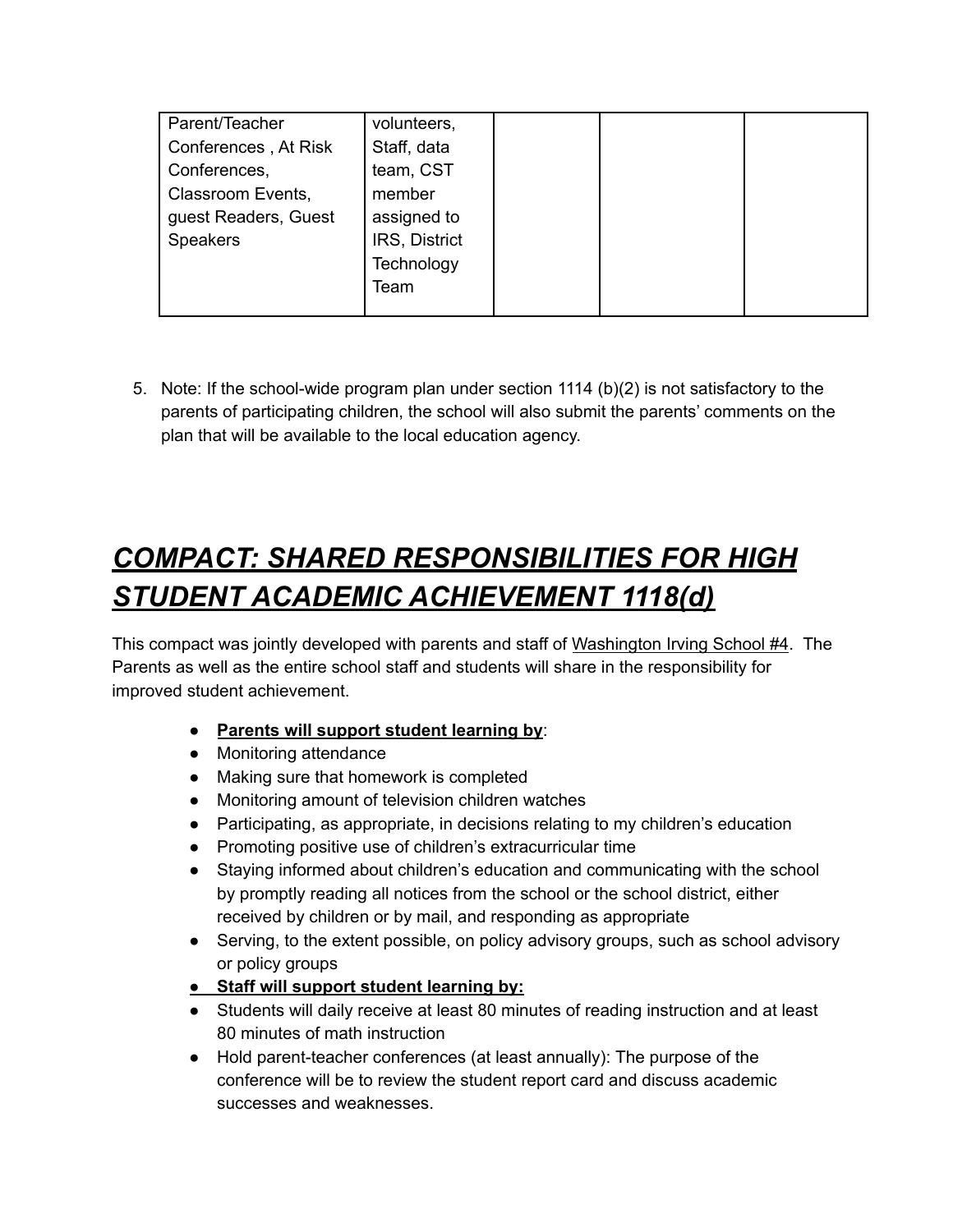- Provide parents with frequent reports on their children's progress. Specifically, the school will provide reports as follows: Parents will be provided 3 interim reports as well as 3 report cards throughout the year.
- Teachers will also use the student agenda on a daily basis to communicate with parents.
- All Grades are maintained in Parent Portal for review.
- **Students will support their own learning by**:
- Do my homework every day and ask for help when I needed
- Read at least 20 minutes every day outside of school time
- Give to parents or the adult who is responsible for my welfare all notices and information received by me from my school every day

## *BUILDING CAPACITY FOR INVOLVEMENT1118(e)*

To ensure effective involvement

Provide assistance to parents in understanding such topics as

- Assessment Standards
- **●** The requirements of Title I
- **●** How to monitor their children's progress
- **●** How to work with educators to improve the achievement of their children
- **●** Standards based report card changes

| Activity/Task           | Staff              | <b>Timeline</b> | Communication   | Accountability |
|-------------------------|--------------------|-----------------|-----------------|----------------|
| (What will be done)     | responsible        |                 |                 |                |
|                         |                    |                 |                 |                |
| <b>HSA Meetings,</b>    | Principal,         | September-      | Flyers, Website | Sign in        |
| Back to School night,   | Teachers,          | June            |                 | <b>Sheets</b>  |
| Parent Teacher          | District tech      | Day and         |                 |                |
| conferences, NJSLA      | department,        | Evening         |                 |                |
| results mailed to       | <b>Supervisors</b> | meeting         |                 |                |
| families, GBOE          | οf                 | times           |                 |                |
| website, Family         | Curriculum,        |                 |                 |                |
| <b>Academic Evening</b> | <b>HSA</b>         |                 |                 |                |
| Programs, District      | executive          |                 |                 |                |
| Consortium,             | committee,         |                 |                 |                |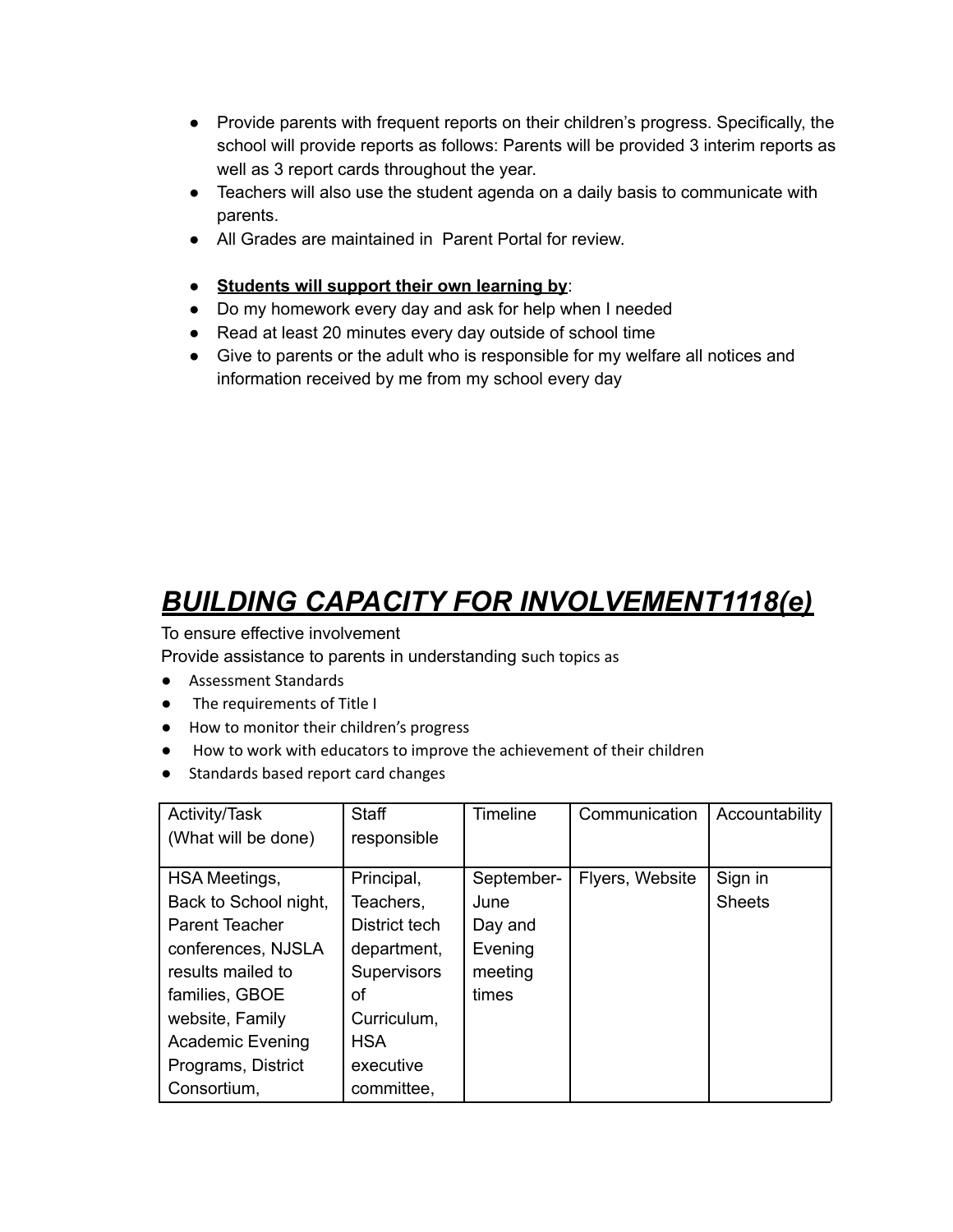| Committee Meetings, School |           |  |  |
|----------------------------|-----------|--|--|
| Gradebook updates          | Safety    |  |  |
| in Parent Portal           | Committee |  |  |
|                            |           |  |  |
|                            |           |  |  |

Foster parental involvement by providing materials and training, such as literacy training and using technology, as appropriate, to help parents work with their children to improve their children's academic achievement.

| Activity/Task            | <b>Staff</b> | <b>Timeline</b> | Communication | Accountability |
|--------------------------|--------------|-----------------|---------------|----------------|
| (What will be done)      | responsible  |                 |               |                |
|                          |              |                 |               |                |
| <b>HSA Meetings,</b>     | Computer     | September-      | Flyers,       | Sign in        |
| Parent trainings,        | staff,       | June            | Website,      | sheets         |
| <b>Academic Evenings</b> | Committee    |                 | Communication |                |
|                          | staff        |                 | systems       |                |
|                          |              |                 |               |                |

Educate teachers, student services personnel, principals, and other staff on the value and utility of contributions of parents, and in how to reach out to and communicate and work with parents as equal partners. Actions should include how to implement and coordinate parent programs and build ties between parents and schools:

| Activity/Task                  | <b>Staff</b> | Timeline   | Communication | Accountability |
|--------------------------------|--------------|------------|---------------|----------------|
| (What will be done)            | responsible  |            |               |                |
|                                |              |            |               |                |
| <b>School Safety Committee</b> | Principal,   | September- | Email system  | Agendas,       |
| surveys, Faculty Meetings,     | <b>ABS</b>   | June       |               | Sign in        |
| <b>Grade Levels</b>            |              |            |               | <b>Sheets</b>  |
|                                |              |            |               |                |
|                                |              |            |               |                |

Coordinate and integrate parental involvement programs and activities that teach parents how to help their children at home (to the extent feasible and appropriate). Possible programs include Head Start, Reading First, Early Reading First, Even Start, Home Instruction Programs for Preschool Youngsters, the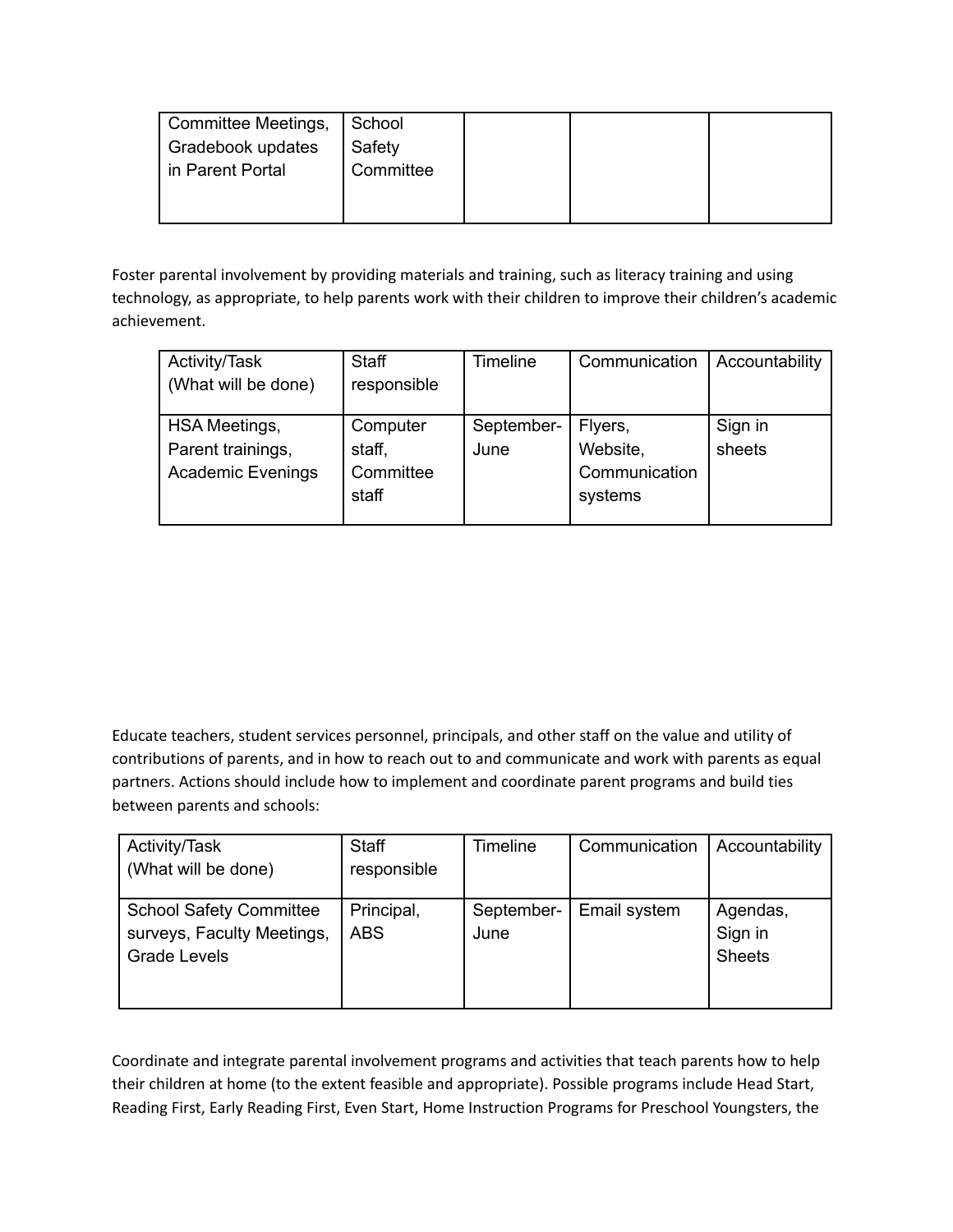Parents as Teachers Program, public preschool, and other programs. The schools program must help teachers, principals, and other staff work well with parents. The school will also develop other activities, such as parent resource centers, that encourage and support parents in more fully participating in the education of their children:

| Activity/Task               | <b>Staff</b>   | Timeline   | Communication | Accountability |
|-----------------------------|----------------|------------|---------------|----------------|
| (What will be done)         | responsible    |            |               |                |
|                             |                |            |               |                |
| POAC Meetings,              | Principal,     | September- | Flyers,       | Sign in        |
| District Preschool Program, | Teachers and   | June       | Website,      | sheets         |
| GCN Trainings, Home and     | Pre School     |            | Communication |                |
| <b>School Meetings</b>      | Administration |            | systems       |                |
|                             |                |            |               |                |
|                             |                |            |               |                |

Ensure that information related to the school and parent programs, meetings, and other activities is sent to parents of participating children in a format and language the parents can understand:

| Activity/Task               | <b>Staff</b> | <b>Timeline</b> | Communication | Accountability |
|-----------------------------|--------------|-----------------|---------------|----------------|
| (What will be done)         | responsible  |                 |               |                |
|                             |              |                 |               |                |
| Staff translators where     | Principal,   | September-      | Flyers,       | Sign in        |
| applicable, CST meetings    | Teachers,    | June            | Website,      | sheets         |
| with translators as needed, | <b>HSA</b>   |                 | Communication |                |
| Title 1 paperwork sent home | Executive    |                 | systems       |                |
| in multiple languages.      | Committee,   |                 |               |                |
|                             | Child Study  |                 |               |                |
|                             | Team and     |                 |               |                |
|                             | Federal      |                 |               |                |
|                             | Program      |                 |               |                |
|                             | Supervisors  |                 |               |                |
|                             |              |                 |               |                |

Provide reasonable support for parental involvement activities as parents may request.

| Activity/Task<br>(What will be done)      | <b>Staff</b><br>responsible           | Timeline           | Communication       | Accountability    |
|-------------------------------------------|---------------------------------------|--------------------|---------------------|-------------------|
| HSA Meetings, Parent/<br>Teacher meetings | Principal,<br>Teachers,<br><b>HSA</b> | September-<br>June | Flyers,<br>Website, | Sign in<br>sheets |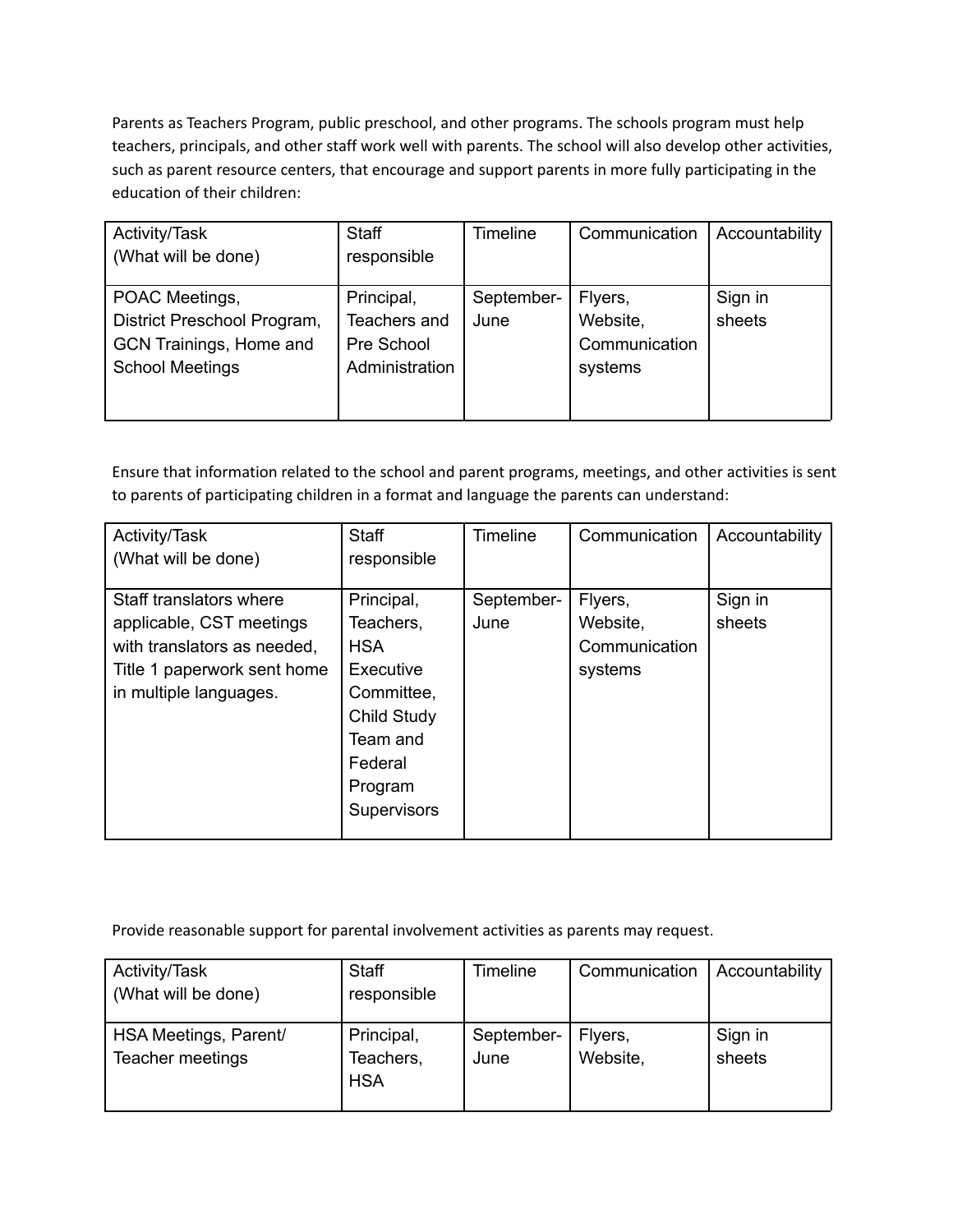| Executive<br>Committee | Communication<br>systems |  |
|------------------------|--------------------------|--|
|                        |                          |  |

ACCESSIBILITY 1118(f) In carrying out the parental involvement requirements of this part,

districts and schools, to the extent practical, shall provide full opportunities for the participation of parents with children with limited English proficiency, parents with children with disabilities, and parents of migratory children, including information and school reports in a format and to the extent practical, in a language such parents can understand.

| Activity/Task<br>(What will be done) | <b>Staff</b><br>responsible                                                                                               | <b>Timeline</b> | Communication                        | Accountability |
|--------------------------------------|---------------------------------------------------------------------------------------------------------------------------|-----------------|--------------------------------------|----------------|
| HSA Meetings, Parent/                | Principal,                                                                                                                | September-      | Flyers,                              | Sign in        |
| Teacher meetings                     | Teachers,<br><b>HSA</b><br>Executive<br>Committee,<br>Child Study<br>Team and<br>Federal<br>Program<br><b>Supervisors</b> | June            | Website,<br>Communication<br>systems | sheets         |

## District Policy Adopted May 2006

| <b>Signature</b> | <b>Name</b>      | <b>Title</b> | <b>Date</b> |
|------------------|------------------|--------------|-------------|
|                  | Jeffrey B Wilson | Principal    | 9/1/21      |
|                  | Kerri Taylor     | Parent       | 9/1/21      |